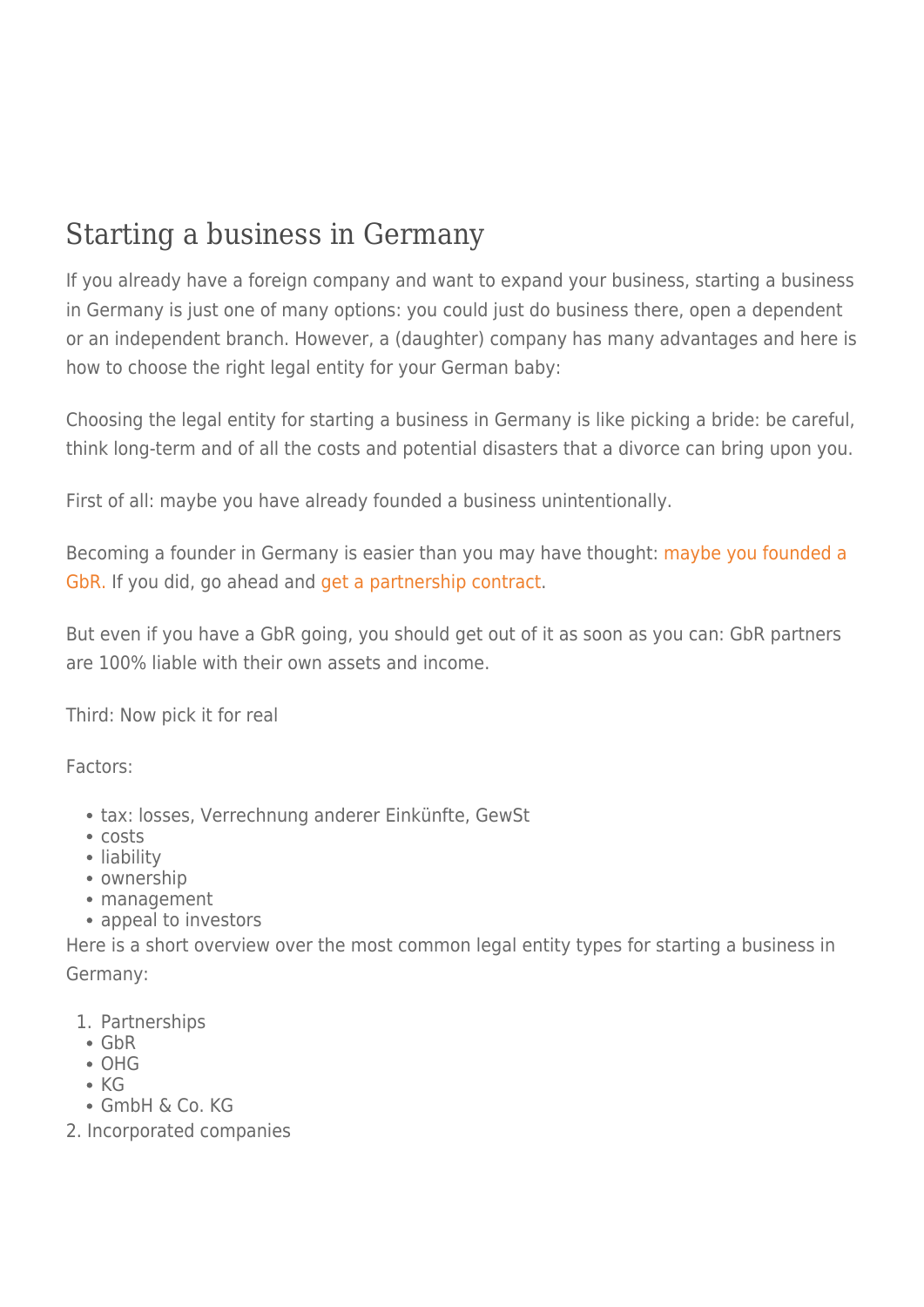- GmbH
- UG (Mini-GmbH)
- $\bullet$  AG

The basic difference between incorporated companies and partnerships is that only incorporated companies are legal entities of their own and do not depend on the identity of its shareholders. Partnerships however highly depend on the close relationship between its partners and therefore, by default, end upon one partner's exit. Of course in most cases the articles of partnership stipulate the contrary, which is one good reason for fix your articles in written form.

The main difference between a GbR and the OHG is the scale of its business: while a GbR is automatically formed whenever several people join to fulfil a common purpose, the OHG's purpose has to be a business on a commercial scale. Therefore, when a GbR operates a business that requires accounting due to generating much revenue (> 100.000 Euro per year), it automatically becomes an OHG and needs to be registered with the commercial register (Handelsregister).

A KG is a OHG with two sorts of partners: the general partners and the limited partners. The general partner is liable with his private assets and income, the limited partner is more of an investor and only liable with his fixed liability contribution. Therefore, the KG is very common, especially in the form of a GmbH & Co. KG: here, the general liable partner is a GmbH or even a UG and is basically the best of both worlds. Lots of investment companies are GmbH & Co. KGs.

Out of the incorporated companies the standard used to be the GmbH (Gesellschaft mit beschränkter Haftung, Limited Liability Company). A couple of years ago the UG was introduced (Unternehmergesellschaft, Enterpreneurial Company). It is just a mini GmbH with a minimum share capital of 1 Euro instead of 25,000 Euro. Especially small companies nowadays choose the UG. The downside is that you have to use the firm UG (haftungsbeschränkt) meaning limited liability. Having the limited liability annex and the low minimum share capital, the UG is less accepted than the GmbH, especially among creditors and conservative business partners. However, the low costs and capital input makes it the weapon of choice for tight budgets. In doing so, it has swept away the British Limited Company from the German market within a year of its introduction. The AG